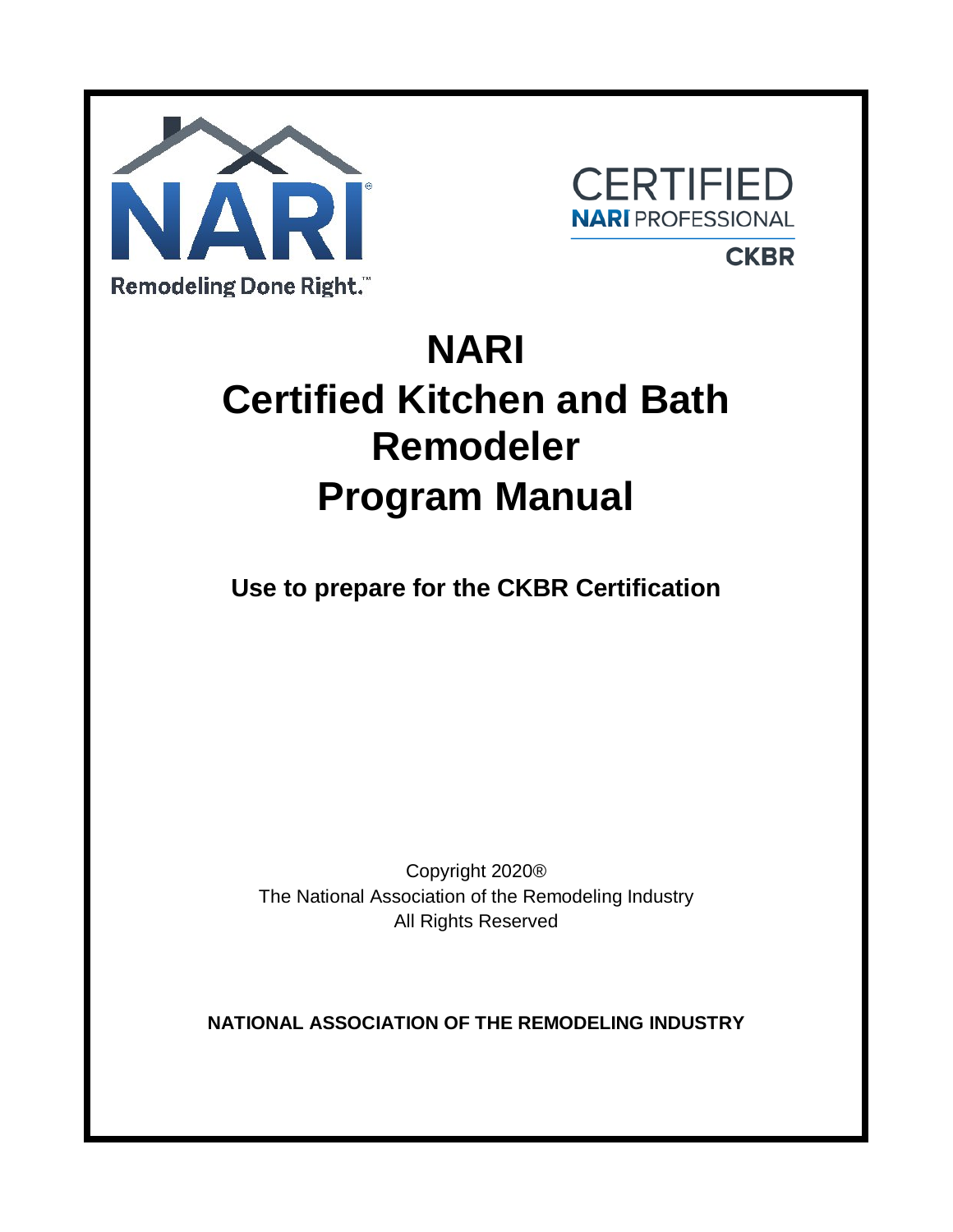**Welcome,** and congratulations on taking your first step toward earning NARI's Certified Kitchen and Bath Remodeler (CKBR) designation. The National Association of the Remodeling Industry (NARI) has established the Certified Kitchen and Bath Remodeler (CKBR) designation to promote the highest standards of remodeling through credentialing of remodeling professionals. By choosing to review this handbook, you have taken the first step toward joining those who will distinguish themselves by earning the CKBR designation/credential.

This handbook summarizes key aspects of the CKBR program, and is intended to help you understand the process of certification and recertification. The handbook is a useful reference as you:

- Make your decision whether to pursue the CKBR designation/credential
- Develop your course of study to meet the eligibility requirements of the CKBR designation/credential
- Complete the CKBR application
- Seek to maintain (or provide yourself another opportunity to earn) the CKBR designation/credential

The Certified Kitchen and Bath Remodeler program reflects the current state of the industry and strives to be current with the existing Building Code (IRC), accepted business practices, and standard building practices. No single printed document can address every potential question, process, policy detail, or future change. You are encouraged to use this handbook as a supplement to the program information provided in your CKBR Study Group as well as information provided by NARI's certification staff, who may be contacted at (847) 298-9200 or certification@nari.org.

# **The NARI Certification Board**

The NARI Certification Board, the certifying agency of the National Association of the Remodeling Industry, is responsible for the governance of the CKBR program, and all policy and standards related to the CKBR designation. This program is administered by the NARI staff, and they are responsible for implementing these policies. This structure allows the NARI Certification Board to ensure consistency and integrity concerning policy matters related to certification.

The NARI Certification Board issues certifications to individuals who successfully meet its standards. These individuals may present themselves to the public as Certified Kitchen and Bath Remodelers.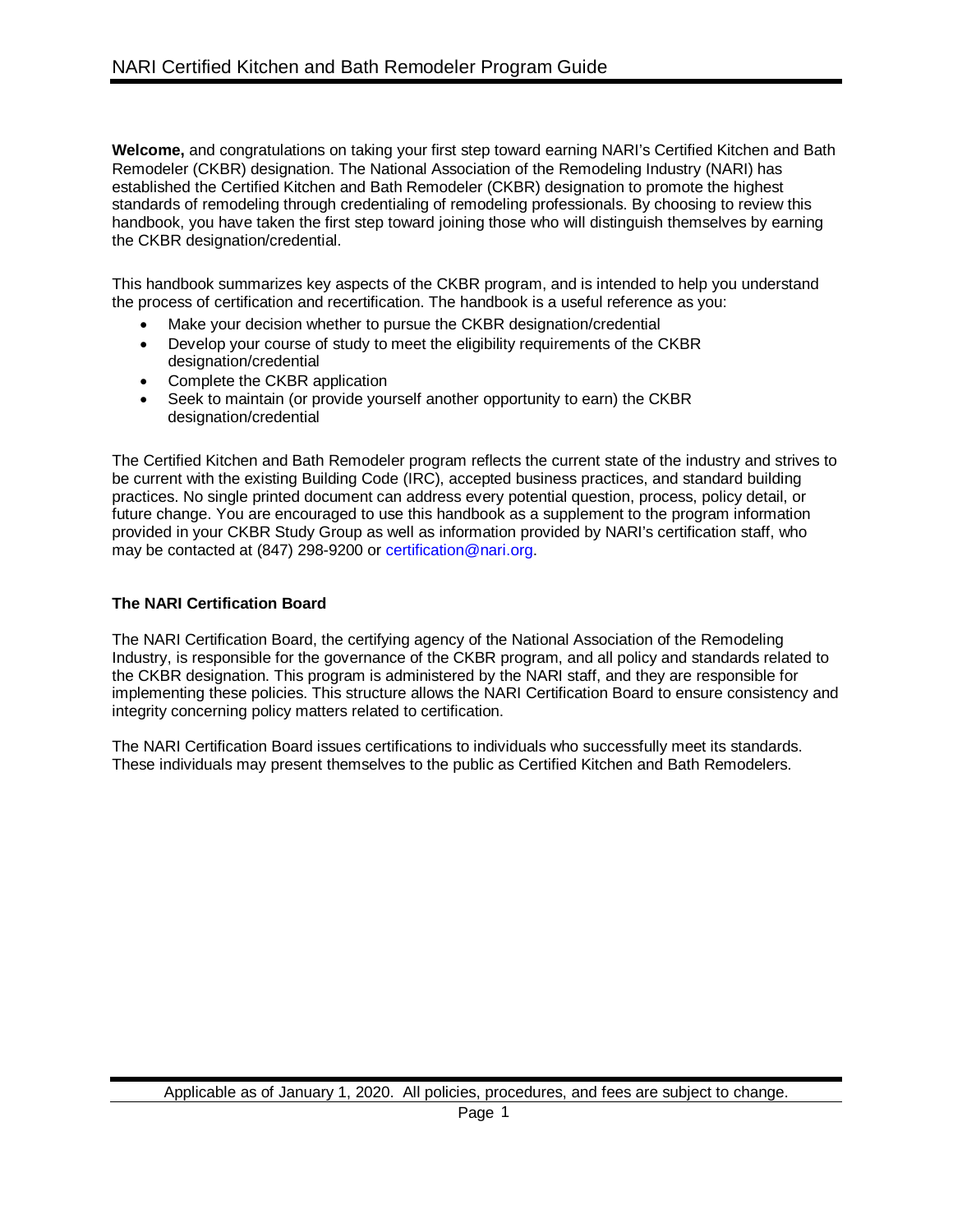# **What is the purpose of the CKBR designation?**

The purpose of the CKBR certification program is to:

- Establish the body of knowledge for Kitchen and Bath Remodeling Professionals
- Assess the level of knowledge demonstrated by Kitchen and Bath Remodeling Professionals in a valid and reliable manner
- Encourage professional growth in the field of remodeling
- Formally recognize individuals who meet the requirements set by the NARI Certification Board
- Serve the public by encouraging quality remodeling practices

The NARI Certification Board, with assistance and advice from professionals in relevant fields, has developed a credential that will recognize an accepted level of expertise in the profession with the goal of improving professional standards in remodeling. However, it is important to keep in mind that - no certification program can guarantee professional competence. In addition, given the frequent changes in recommended practice and technology, the NARI Certification Board cannot warrant that the test materials will, at all times, reflect the most current state of the art. The NARI Certification Board welcomes constructive comments and suggestions from the public and members of the profession.

# **What are the benefits of certification?**

| The benefits of certification for kitchen & bath                                                                                                                                                                                              | The benefits of certification for employers include:                                                                       |
|-----------------------------------------------------------------------------------------------------------------------------------------------------------------------------------------------------------------------------------------------|----------------------------------------------------------------------------------------------------------------------------|
| remodeling professionals include:                                                                                                                                                                                                             | Increased productivity                                                                                                     |
| Verification of your knowledge by an<br>$\bullet$<br>independent organization $-$ a way to<br>demonstrate that you have the knowledge<br>needed for the job<br>Professional growth and development<br>$\bullet$<br>Enhanced job opportunities | Less training time needed to bring<br>employees "up to speed"<br>Competitive advantage in promoting<br>services to clients |

# **PREPARING FOR THE TEST**

# **Who can take the exam?**

You are eligible to sit for the CKBR exam if you meet the following requirements:

- You are employed by or own a firm engaged in remodeling kitchens and bathrooms
- Adhere to NARI's Standards of Practice and Code of Ethics
- Have a minimum of five years continuous experience in the remodeling industry
- Have completed 4 kitchens and/or bathrooms per year
- Completed 16 hours of continuing education
- Successfully completed a comprehensive application that details your background and experience
- Submit all required application materials and fees

\*All experience and coursework must be completed at the time the application is submitted.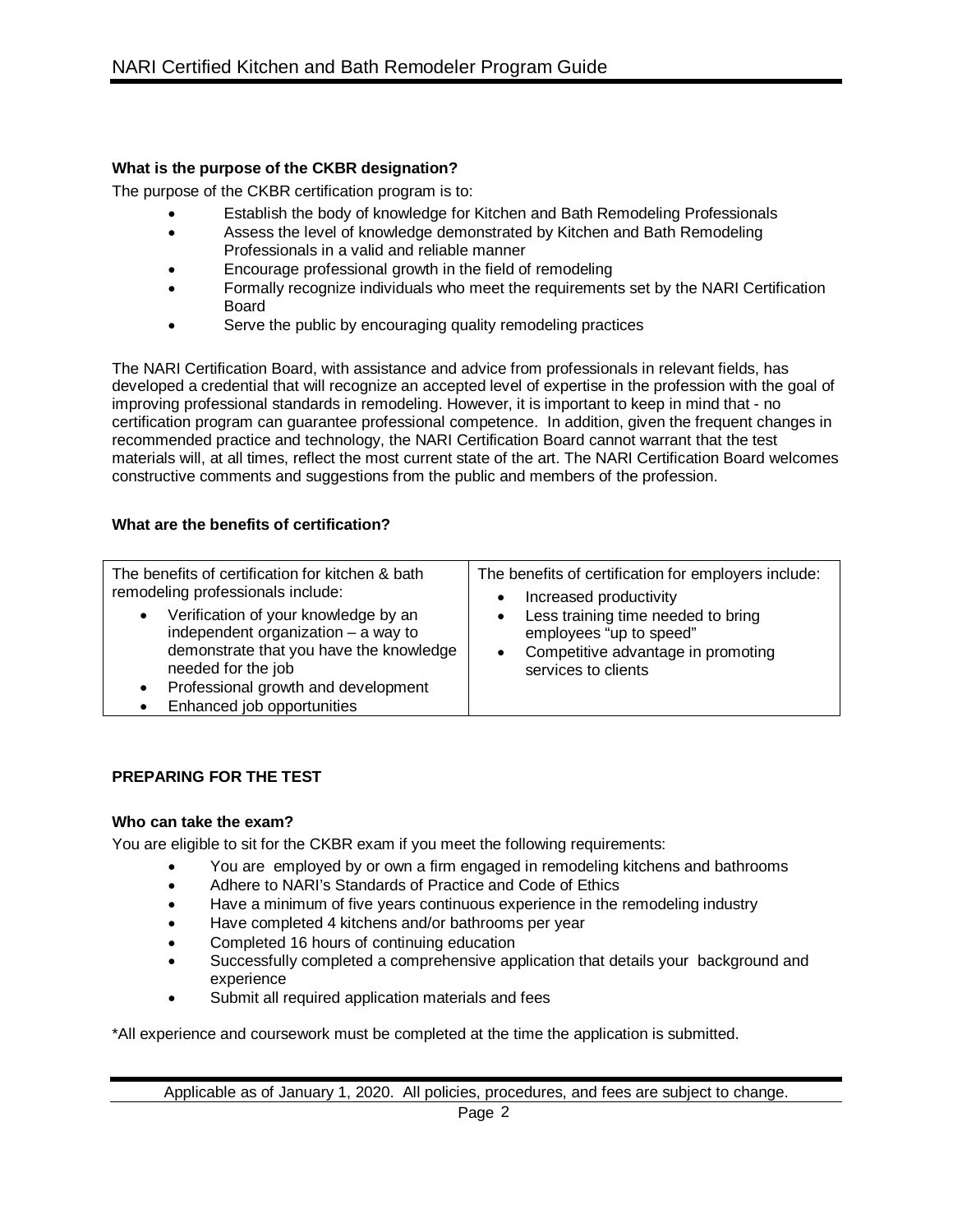# **How much does it cost?**

The certification fee is \$500 for NARI members and \$700 for non-members, and must accompany the application. The CKBR application documents your qualifying experience, technical competence, professional development activities, and attestation/commitment to uphold NARI's Code of Ethics. All experience and coursework must be completed at the time the application is submitted. Applications should/must be submitted no later than three months prior to the exam date.

Once your application has been approved, all fees are non-refundable. Fees are non-transferrable.

# **How do I apply?**

You must complete the current Certified Kitchen and Bath Remodeler application. You should allow at least ten (10) days for delivery if using first class mail. Applications received less than 30 days before your exam will be rejected.

When your application has been reviewed and accepted, you will receive an acknowledgement by email and your name will be entered on the roster of eligible candidates. Successful applicants are qualified to take the exam once during the next 24 months. If unsuccessful on the first attempt, subsequent examinations taken within this 2-year window are subject to a retest fee of \$50 per test. You may re-take the exam two times during the 2-year window from your original application. If you are not successful at passing the exam within two (2) years of your application date and wish to sit for the exam, you will be required to submit a new application and pay the required certification fee in effect at the time of reapplication.

# **When and where is the test given?**

Exams are typically conducted at participating NARI Chapters. Chapters may charge an additional proctor fee to administer the exam. Please note that examination locations are subject to the availability of facilities and minimum enrollment numbers. If you are not able to take a scheduled examination, contact NARI for additional guidance on arranging an individual proctor.

The NARI Certification Board has established fixed exam periods for all NARI Certifications. These dates apply regardless of where the prep (study group) class was conducted. NARI National uses these dates as a planning tool when establishing certification study groups and advises chapter to do the same in their planning. NARI National encourages members to pursue certifications as appropriate to the member's role in the industry.

Visi[t https://www.nari.org/Certification-Accreditation/Individual-Certification/Exam-Dates](https://www.nari.org/Certification-Accreditation/Individual-Certification/Exam-Dates) for the most current list of test dates.

# **How are special testing arrangements made?**

The NARI Certification Board will make reasonable efforts to accommodate eligible candidates who require special arrangements to take the exam. Candidates who request special accommodations must make their request in writing at least 60 days in advance of the test date. Documentation should be in the form of a letter on the official letterhead of a licensed or certified professional qualified to diagnose and treat special conditions. A description of the special accommodation(s) requested should be included. Your request, with the supporting documentation, will be reviewed to determine if the accommodation will be granted. If approved, you and your exam proctor will be notified. The special accommodations and auxiliary aids and services must not present an undue burden to the NARI Certification Board and must not fundamentally alter the measurement of the knowledge the exam is intended to test.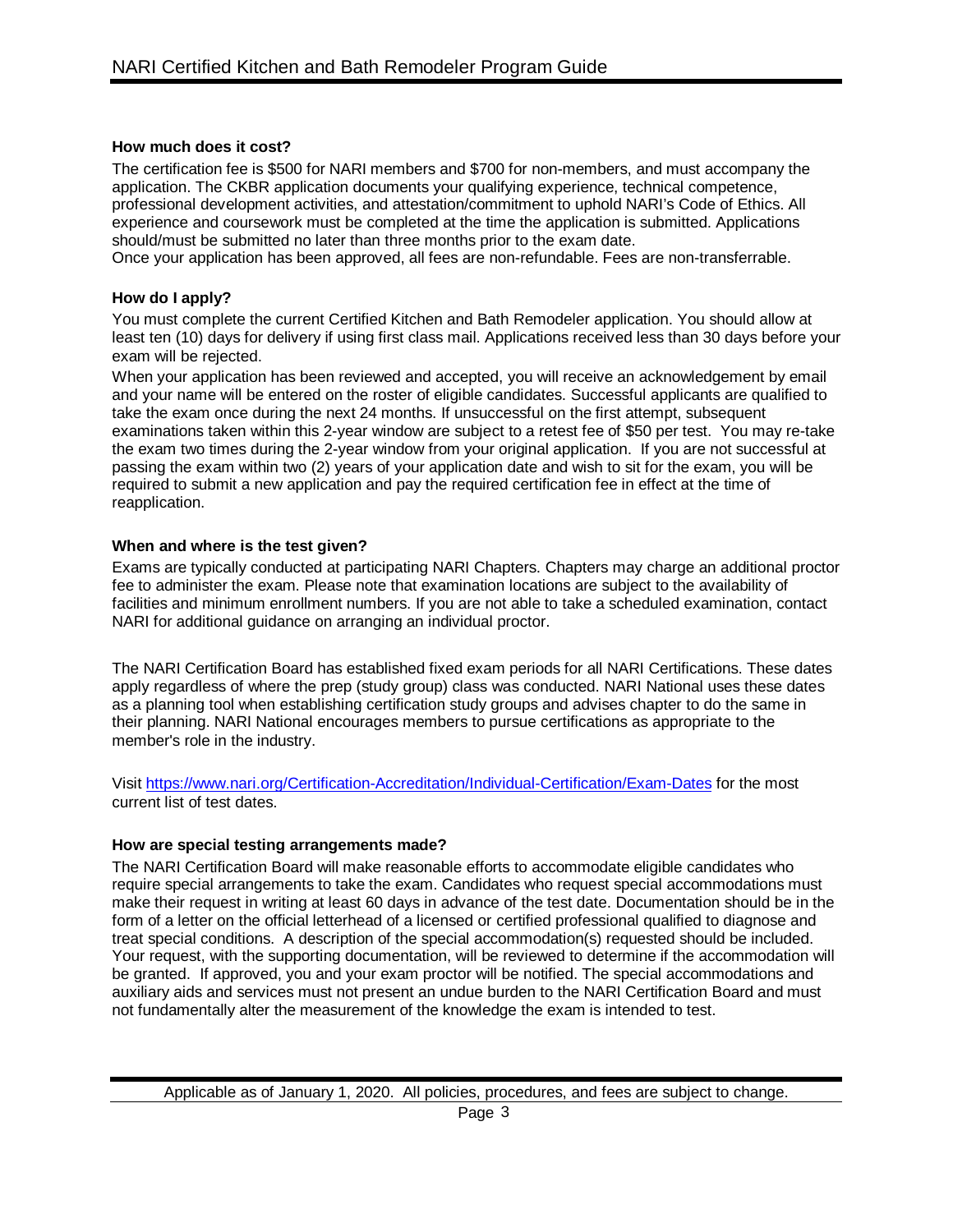# **What is the format for the test?**

The exam is conducted in a single, four-hour session. The test will have 200 multiple-choice questions. Each question will have four options or choices, only one of which is the best answer. You are to select the correct or best answer from these options.

# **What do I need to know for the test?**

The exam content outline organizes the knowledge and tasks deemed essential to kitchen and bath remodeling into five broad knowledge domain areas, which are: Basic Business, Materials, Layout, Construction and Trades. These domains are further divided as shown below.

# **The CKBR Exam Content Outline**

The composition of the exam is guided by on the job tasks performed and knowledge needed by kitchen and bath remodelers.

The following lists the domains and the approximate percentage of the exam devoted to each one.

# **Basic Business 20 to 22%**

# **A. General Business Operations and Procedures**

- 1. List the five major principles of business management
- 2. Describe the sales process to include:
	- a. Prequalifying the prospective client
	- b. Writing proposals for client approval
	- c. Presenting proposals to clients
	- d. Estimating project costs for inclusion in a contract
	- e. Creating contracts based on an accepted proposal
	- f. Presenting contract to client for signature
- 3. Define lead and sales tracking processes
- 4. Describe the agreements required to be implemented when working with specialty trade partners
- 5. Describe the process used to supervise project design and construction with a focus on monitoring costs
- 6. Describe the components of construction procedures
- 7. Describe the components of a business plan
- 8. Describe the process to review and purchase the required insurance for the remodeling company
- 9. Describe the components of a personnel manual including:
	- a. standards of jobsite behavior and dress
	- b. an organizational chart
	- c. job descriptions
- 10. Describe the purpose and process of conducting employee performance reviews
- 11. Describe the proper procedures used to hire/fire employees
- 12. Describe the benefit and typical contents of a remodeling company's standard operating procedures.
- 13. Describe the procedures and processes used to address warrantee call backs.
- 14. Describe the use of technology to support business functions including:
	- a. time cards
	- b. project management
	- c. client communications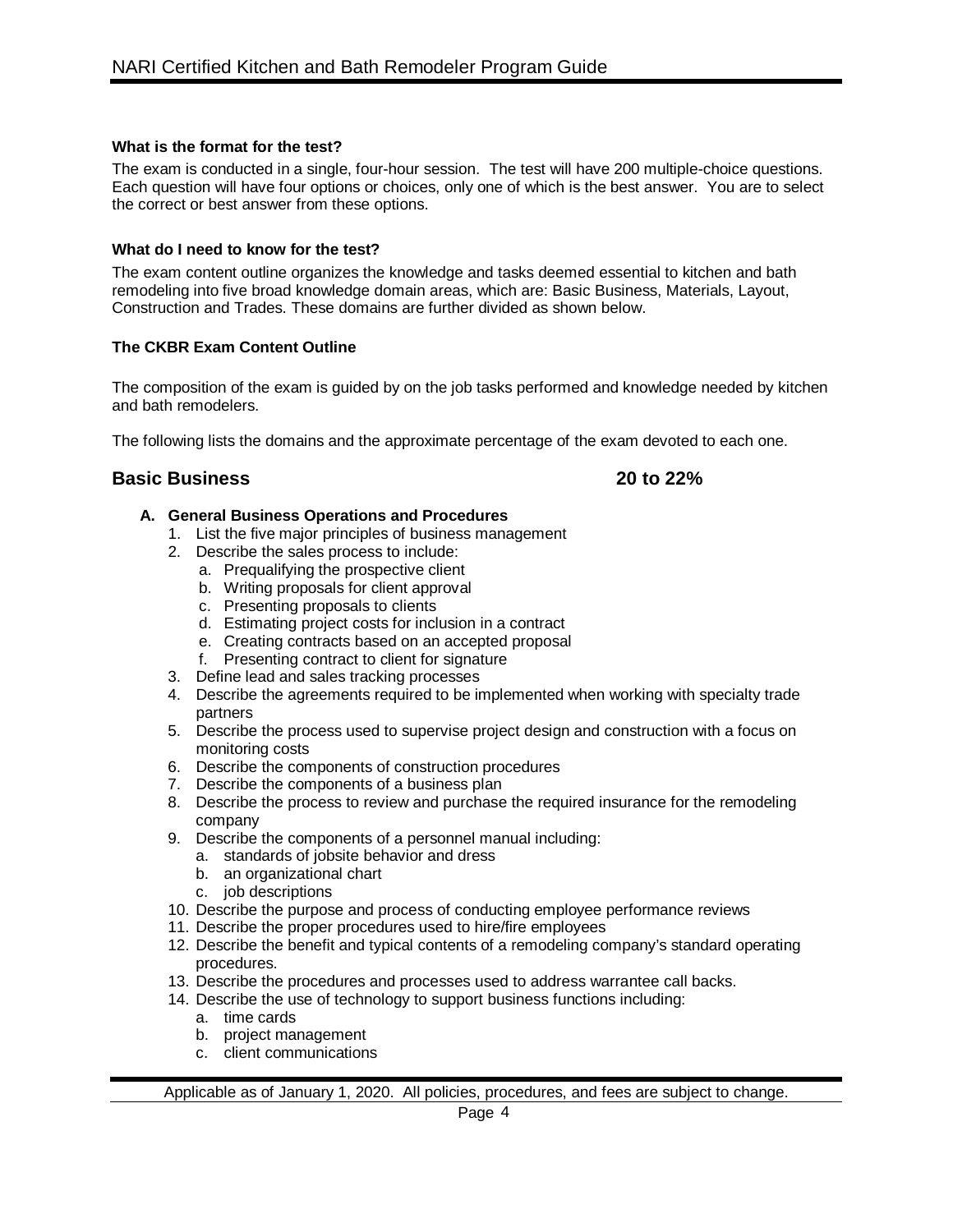- d. accounting
- e. design
- f. marketing and social media

# **B. Financial Systems and Procedures**

- 1. List the basic accounting and financial principles
- 2. Describe and interpret a financial plan
- 3. Describe the components and interpret a company's annual budget
- 4. Describe and interpret a remodeling project's budget
- 5. Demonstrate a working knowledge of accounting reports to include
	- a. profit and loss statement
	- b. balance sheet
	- c. job-cost reports
	- d. Work in Progress (WIP) reports
- 6. Describe a typical payment schedule for a remodeling project
- 7. Describe the components of a cash flow report and conduct a cash flow analysis
- 8. Describe the following accounting methods and when each is appropriate.
	- a. Cash
	- b. Accrual
	- c. Percent Complete
- 9. List and correctly utilize standard business formulas

# **C. Marketing Systems and Plans**

- 1. Describe the components and benefits of a marketing plan
- 2. Describe various types of advertising media
- 3. Evaluate effectiveness of marketing tactics

# **D. Project Management and Operations**

- 1. Describe the process for creating a remodeling project schedule
- 2. Discuss the importance of periodic monitoring and reporting on project progress compared to schedule and budget
- 3. Locate the critical path to project completion on a project schedule
- 4. Describe the components of a preconstruction conference
- 5. Identify the requirements to schedule the appropriate inspections for a remodeling project
- 6. Identify the impact of change orders on the project
- 7. Identify how contingency plans are used to address unforeseen problems
- 8. Describe the process of working with a homeowner to ensure material selections are made in a timely manner in support of the schedule
- 9. Describe the purpose of a final walk-through of a remodeling project
- 10. Develop a plan that addresses the preferred communications methods of all stakeholders
- 11. Describe the pros and cons of emails and texting as a means of communication

# **E. NARI Code of Ethics and Standards of Practice**

- 1. Understand and apply the NARI Code of Ethics and Standards of Practice in regards to the following:
	- a. Respond to and conduct corrective actions for customer complaints
	- b. Develop and supervise sales procedures
	- c. Sell projects in your client's home
	- d. Review contracts for compliance with local, state, and federal regulations
	- e. Develop ads for use in print and other media.
	- f. Market warranties or guarantees as part of product promotion
	- g. Promote sales of merchandise or projects at your business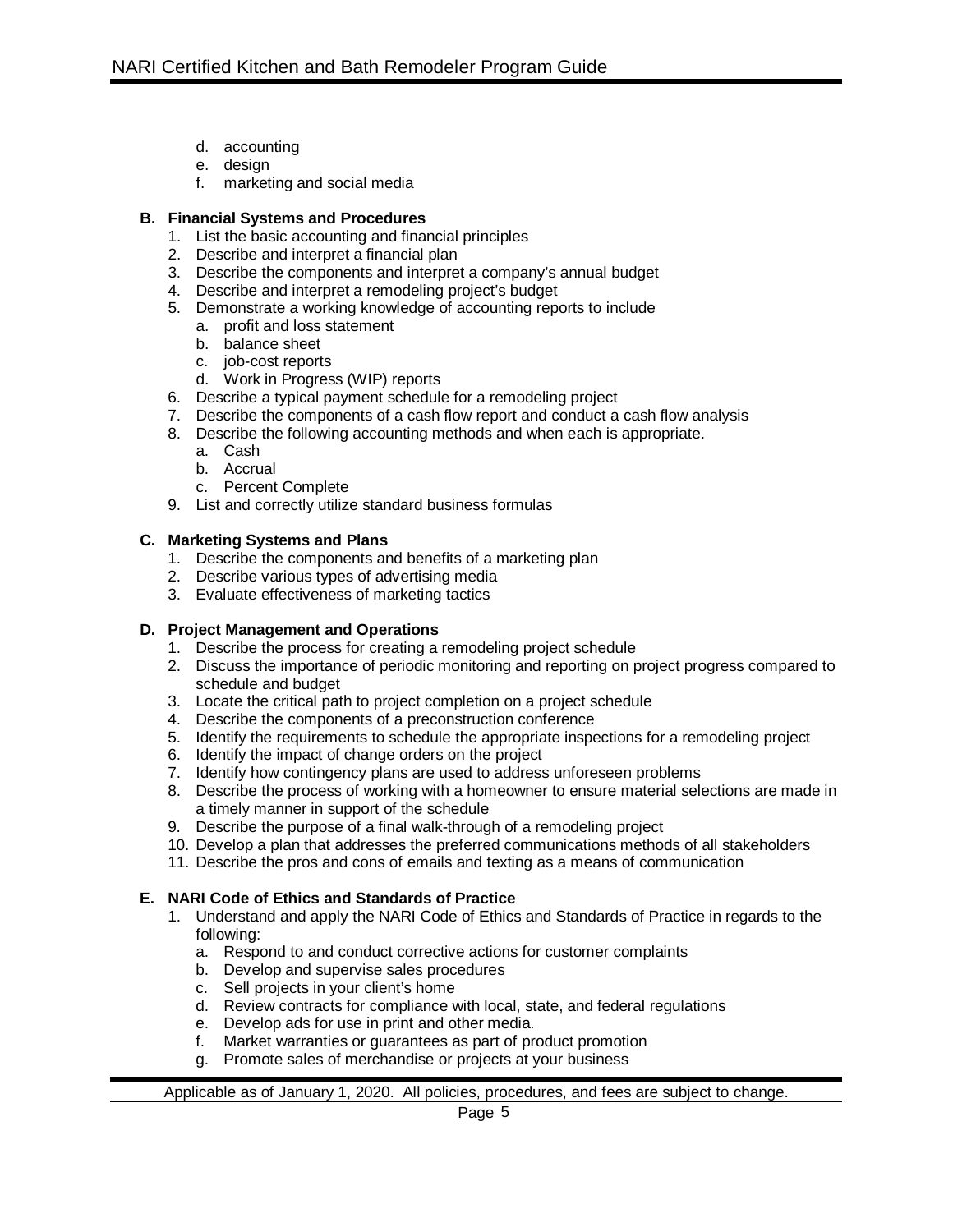- h. Provide owner's manual to client upon completion of project
- I. Supervise point-of-sale operations

# **F. Design Build**

- 1. List and describe the three general levels of integration of the remodeler and designer
- 2. Discuss the advantages and disadvantages of in-house design
- 3. Discuss the advantages and disadvantages of sub-contracting the design function of a project
- 4. Discuss the steps you need to take to make the transition to a design profit center
- 5. Discuss different methods of selling design-build projects

- **Materials 12 to 14 %** A. Discuss the challenges associated with choosing materials for a kitchen or bathroom remodel
	- B. Discuss the components of face frame and frameless cabinet construction
	- C. Discuss cabinet door styles and different methods for finishing cabinets
	- D. Discuss the different price points of cabinets and discuss the differences between them
	- E. Describe the various hardware and drawer and door closers used in cabinets
	- F. Explain the National Kitchen and Bath Association's generic cabinet coding system
	- G. Discuss the considerations when choosing a range, cooktop, and/or oven
	- H. Discuss the different types of refrigerators clients can choose
	- I. Describe the other appliances needed in a kitchen, such as the food disposal, dishwasher, and microwave oven
	- J. List the different types of countertops used in kitchens, and discuss the advantages and disadvantages of each one
	- K. Describe the different types of tile and grout used for countertops and backsplashes
	- L. Describe the different types of kitchen sinks
	- M. Explain different ways of mounting a kitchen sink to a countertop
	- N. Discuss the different materials used in kitchen sinks
	- O. Discuss the NKBA planning tips for kitchen sinks
	- P. List the types of flooring used in kitchens and bathrooms and discuss the differences between them, taking into consideration high traffic and moisture
	- Q. List and describe the different types of plumbing fixtures used in the bathroom
	- R. List the different types of lavatories and explain how to install them
	- S. Explain the various toilets designs available
	- T. Discuss the different types of bathtubs and the materials used to construct them
	- U. Discuss control valves used for shower and bathtub supply
	- V. Discuss bathroom safety and the selection of materials.
	- W. List and describe the different types of window styles, both basic styles and special designs
	- X. Explain the different types of exterior doors and how they are installed
	- Y. Describe the different types and materials of interior doors

# A. **Kitchen Layout**

- 1. Describe the minimum dimensions necessary for good kitchen space planning, according to the NKBA and the IRC code
- 2. List other considerations involved in kitchen layout
- 3. Define the different types of kitchen layouts and discuss them in detail
- 4. Define what a work center is and list the major work centers of the kitchen
- 5. Explain the correct dimensions and requirements for a work center

Applicable as of January 1, 2020. All policies, procedures, and fees are subject to change.

# **Layout 17 to 19%**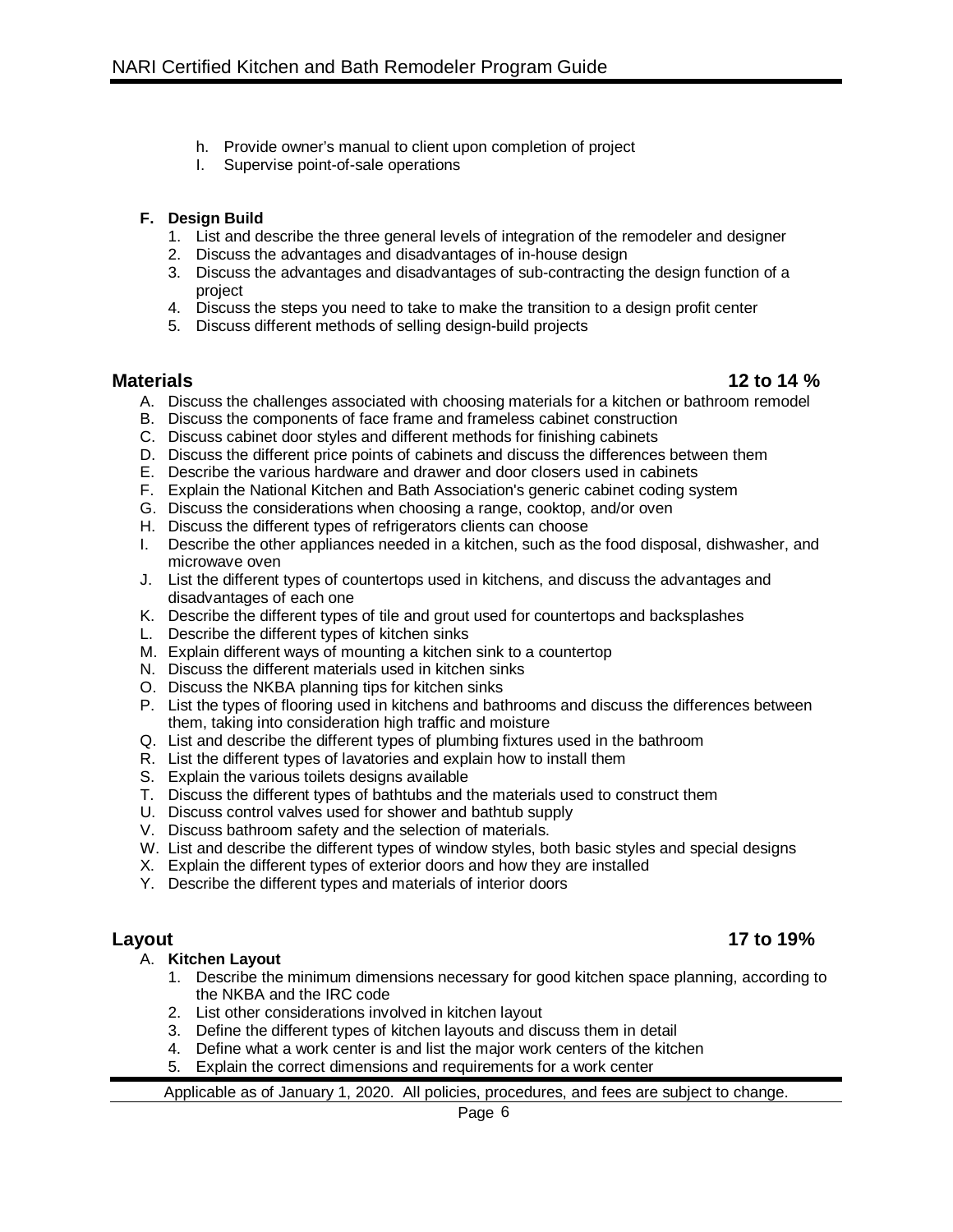- 6. Discuss different configurations for work triangles
- 7. Explain seating area dimensions
- 8. Discuss the storage items necessary to improve the accessibility and functionality of a kitchen
- 9. Explain the considerations for safety and convenience in a kitchen
- 10. Explain how to make appliances look built-in and the considerations that need to be taken when doing so
- 11. Define downdraft ventilation and updraft ventilation and discuss what to consider before installation

# B. **Bathroom Layout**

- 1. Describe the minimum dimensions necessary for good bathroom space planning, according to the NKBA and the IRC code
- 2. Explain the requirements for making the bathroom safe
- 3. Discuss different ways to make the bathroom comfortable and convenient
- 4. Describe the standard dimensions for bathroom fixtures
- 5. Discuss how to properly ventilate a bathroom
- 6. Explain the formulas used to calculate the CFM exhaust ratings for the bathroom

# C. **Plan Interpretation**

- 1. Define the different types of drawings used for a kitchen or bathroom remodeling
- 2. List and discuss the different special drawings and plans needed for kitchen and bath remodeling
- 3. Discuss the different symbols used in project drawings and be able to identify them
- 4. List and explain the information that must be on a complete set of plans
- 5. Describe what is involved in demolition plan
- 6. Explain why symbols and abbreviations must be consistent on plans
- 7. Define CAD and explain how it is used in kitchen and bath remodeling.

# D. **Safety**

- 1. Describe what type of fire extinguishers must be on a job site
- 2. Explain why debris should be kept clear of the work site
- 3. List where asbestos may be found and explain why it is dangerous
- 4. Describe what precautions must be taken when removing asbestos
- 5. Define what Safety Data Sheets (SDS) are, and explain what questions they answer
- 6. Explain how to proceed safely around electrical circuits, junction boxes, and hidden wires
- 7. Describe the dangers of lead based paint
- 8. Discuss how to reduce the risk from lead-based paint
- 9. Describe the requirements of the EPA's RRP program
- 10. Define mold and explain its dangers
- 11. Explain how to clean up mold

# E. **Universal Design**

- 1. Define Universal Design and discuss its impact on remodeling
- 2. Explain the common definitions of terms used in Universal Design discussions
- 3. Define and discuss Accessible, Adaptable, Barrier Free, and Intergenerational or Lifespan **Design**
- 4. Describe the key components of a client interview required to determine the appropriate Universal Design applications in remodeling.
- 5. Discuss the ADA Accessibility Guidelines and explain why you should be familiar with them
- 6. Discuss the dimension guidelines for spaces where wheel-chair bound people reside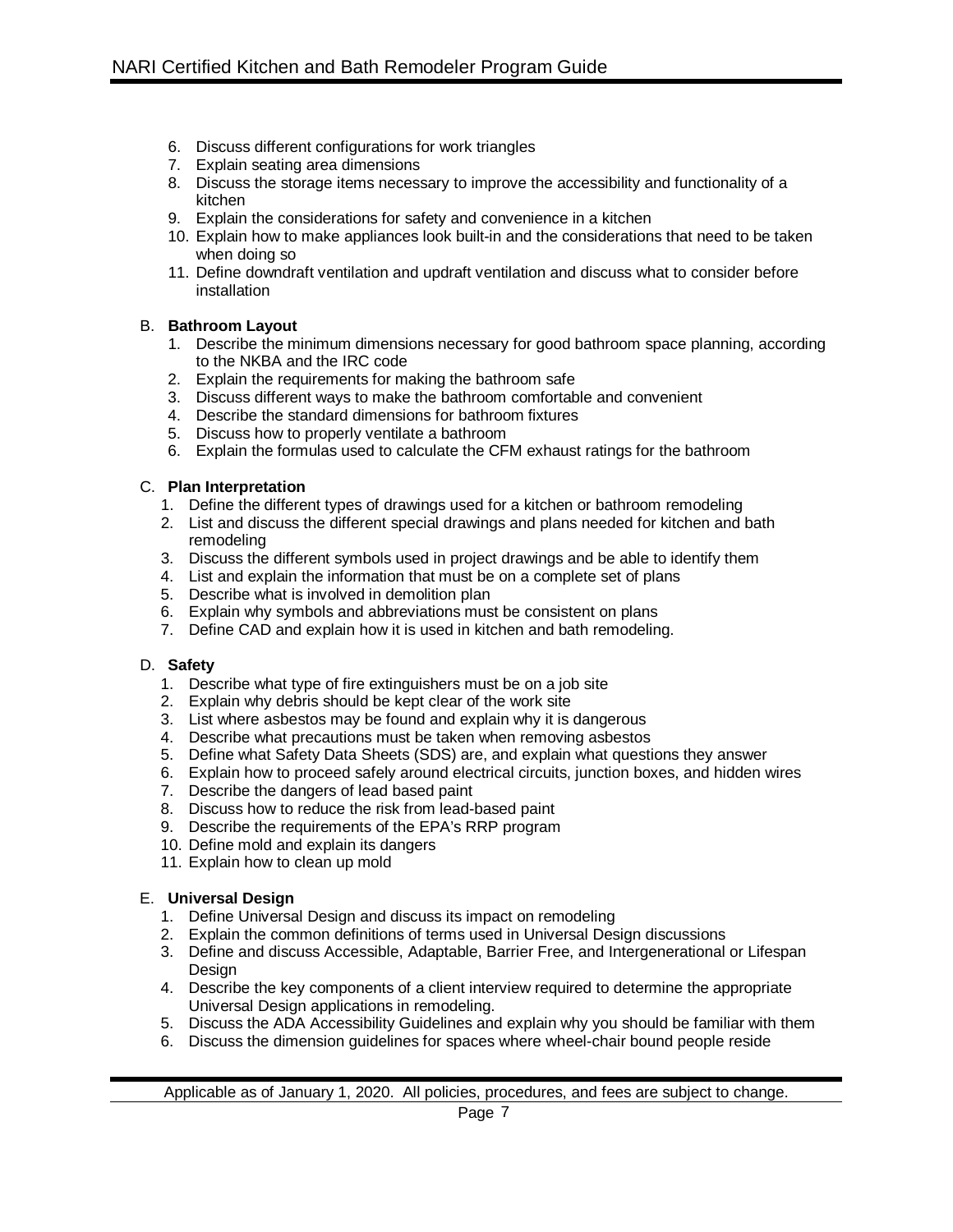# **Construction 18 to 20%**

# A. **Demolition**

- 1. Describe what is involved in demolition
- 2. Describe the proper sequence of conducting demolition including site prep and dust containment
- 3. Explain why debris should be kept clear of the work site
- 4. Explain the challenges of utilities found in wall, ceiling and floor systems
- 5. Describe how to do work on the ceiling if you need to tear sections out
- 6. Explain how to work on floors, walls, cabinets, etc. if you are leaving them intact or if you are tearing out the old surfaces
- 7. Define what shoring is and what it is not
- 8. Describe how to build shoring while doing a remodel project
- 9. Explain how to do work on interior and exterior walls

# B. **Structural Adjustments**

- 1. Describe the steps taken to construct a new wall
- 2. Explain the purposes of adding blocking and fire stopping
- 3. Describe the layout for framing a wall
- 4. Explain the function of a header
- 5. Discuss how to identify a load-bearing wall in single story and two-story construction
- 6. Explain how to decide what type of beam (or header) will be required when removing a loadbearing partition
- 7. Discuss the two methods of installing a beam (or header), the exposed beam and the hidden beam
- 8. Explain how to blend new work with existing
- 9. Discuss what considerations must be made when installing a new door, and explain how a door is installed
- 10. Explain how to install a window
- 11. Discuss what considerations should be made when working on a slab foundation.
- 12. Discuss what floor support considerations should be made when installing large appliances and fixtures

# C. **Cabinet Installation**

- 1. Discuss what to consider when preparing to install cabinets
- 2. Describe a procedure for taking measurements for cabinet installation preparation
- 3. Explain how to locate the high point on the floor and how this will help when installing cabinets
- 4. Explain in detail how to locate the cabinet positions on the wall
- 5. Explain how to locate and mark off studs
- 6. Discuss how to account for walls that are not plumb and corners that are not exactly 90°
- 7. Describe how to install all types of base cabinets
- 8. Describe how to install all wall cabinets
- 9. Discuss how to install cabinet doors
- 10. Discuss the considerations for installing various types of countertops and back splashes

# D. **Finish Work**

- 1. Discuss the safety considerations when installing tile
- 2. Discuss guidelines for setting tile
- 3. Discuss the importance of a quality substrate
- 4. List and describe the five categories of paint types
- 5. Explain the process of installing trim, and discuss how trim helps complete your project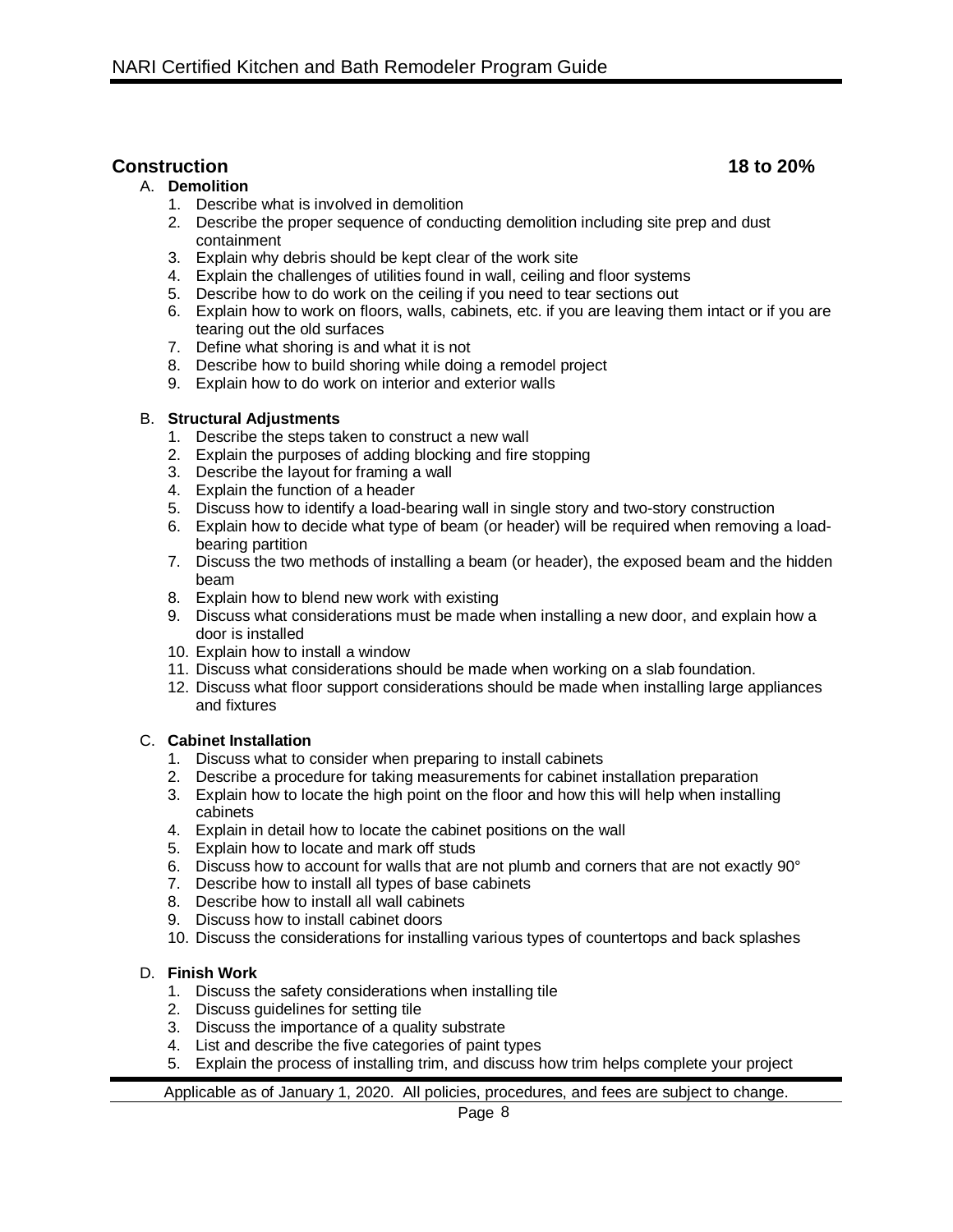- 6. Discuss the precautions must be considered when installing appliances
- 7. Discuss how to achieve a zero punch list
- 8. Define quality control, and explain its importance to your company and your reputation
- 9. List activities where quality control should be implemented
- 10. Discuss the importance of referrals

# **A. Electrical Systems**

- 1. Explain service adequacy for today's homes and what is required to compute it
- 2. Explain how to evaluate load requirements
- 3. Identify an electrical service that does not meet current code
- 4. Identify aluminum wiring systems and specify corrective actions
- 5. Explain the different wiring systems used in houses, and discuss the advantages and disadvantages of each
- 6. Identify the various types of electrical cable used in remodeling and construction projects and where and how it is used
- Fig. 2. Inspect for proper clearance around electrical service and panels per code
- 8. Discuss the use of and necessity for junction boxes
- 9. Discuss where electrical receptacles are required
- 10. Discuss the receptacle, cord, and circuit requirements for built-in appliances
- 11. Explain how a GFCI works
- 12. Inspect or test GFCI breakers and outlets for proper installation
- 13. Specify AFCI's as required by code
- 14. Identify the components of a photovoltaic system
- 15. Identify the components of a back-up generator

# **B. Lighting**

- 1. Define the different functions of lighting that can be placed in a room to include:
	- a. Direct
	- b. Indirect
	- c. Ambient
	- d. Task
	- e. Accent
- 2. Identify and explain the different types of lighting fixtures
- 3. Describe the different types of lamps or bulbs used in homes
- 4. Discuss the advantages and disadvantages of different lamp types
- 5. Define correlated color temperature (CCT) and color rendering index (CRI)
- 6. Discuss how best to light a kitchen and a bathroom
- 7. Discuss how to install lighting under cabinets and the considerations you need to make when doing so
- 8. Explain the correct installation of light fixtures for task lighting
- 9. Describe the special considerations for lighting in wet areas

# **C. Plumbing Systems**

- 1. Describe existing water supply system and identify required modifications to support a remodeling project
- 2. Describe the process of inspecting the installation of plumbing fixtures to ensure compliance with code and manufacturer's instructions
- 3. Describe standard plumbing rough-ins to comply with codes
- 4. Explain the system layout for the drain, waste, and vent system (DWV)
- 5. Describe the standards used to inspect an existing DWV system and identify required modifications to support a remodeling project

Applicable as of January 1, 2020. All policies, procedures, and fees are subject to change.

# **Trades 29 to 31%**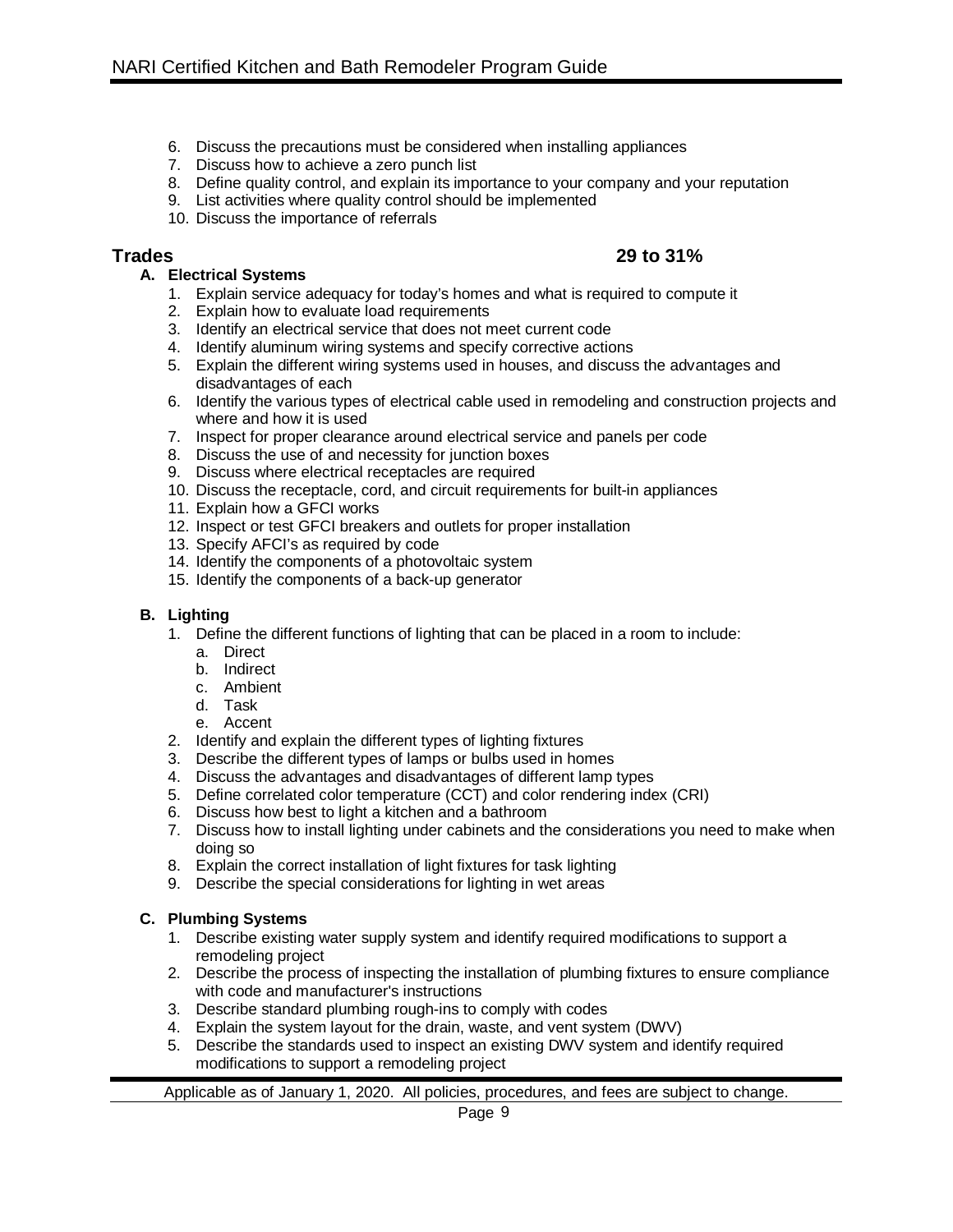- 6. Identify adequate supply and DWV pipe sizes for one- and two-family homes of average size
- 7. Discuss the installation considerations of plumbing fixtures
- 8. Describe the standards used to inspect the installation of a plumbing system to ensure compliance with design and local codes
- 9. Describe the characteristics of the following:
	- a. water heaters
	- b. tankless water heaters
	- c. combi water heaters
- 10. Describe the characteristics of natural gas and propane supply systems
- 11. List the different types of materials used for gas piping
- 12. Describe the demand requirements and sizing characteristics of common gas appliances
- 13. Describe the requirements and considerations of remodeling a home with an existing septic system

# **D. Heating, Ventilation and Air Conditioning Systems (HVAC)**

- 1. Describe how appliance selection impacts the requirement for exhaust and makeup air.
- 2. Describe backdrafting and its associated hazards
- 3. Identify the corrective actions to prevent backdrafting
- 4. Identify mold and mildew, locate the cause, and describe corrective actions required
- 5. Describe the purpose and operation of static and powered ventilators in the attic
- 6. Describe the following heating/cooling systems
	- a. forced air system
	- b. hydronic heating system
	- c. mini-splits
	- d. radiant floor heating system
- 7. Discuss where it is best to place registers and radiators in a heating and/or cooling system
- 8. Explain what an on-demand water heater is and how it works
- 9. Describe how relative humidity, air movement, and radiation affect human comfort

# **How do I prepare for the test?**

You may choose to study on your own or you may decide to join a study group at your local chapter to gain a better understanding of one or more content areas. Find a study group, contact your chapter representative or visit<http://www.nari.org/certify/index.asp> for a current list of virtual study group/course information.

When planning your studying, you should also think about what percentage of the test questions will cover each major content area. Decide which resources will better help you prepare for the test. The references listed in the authoritative literature below may be helpful when you are reviewing the content areas included on the test.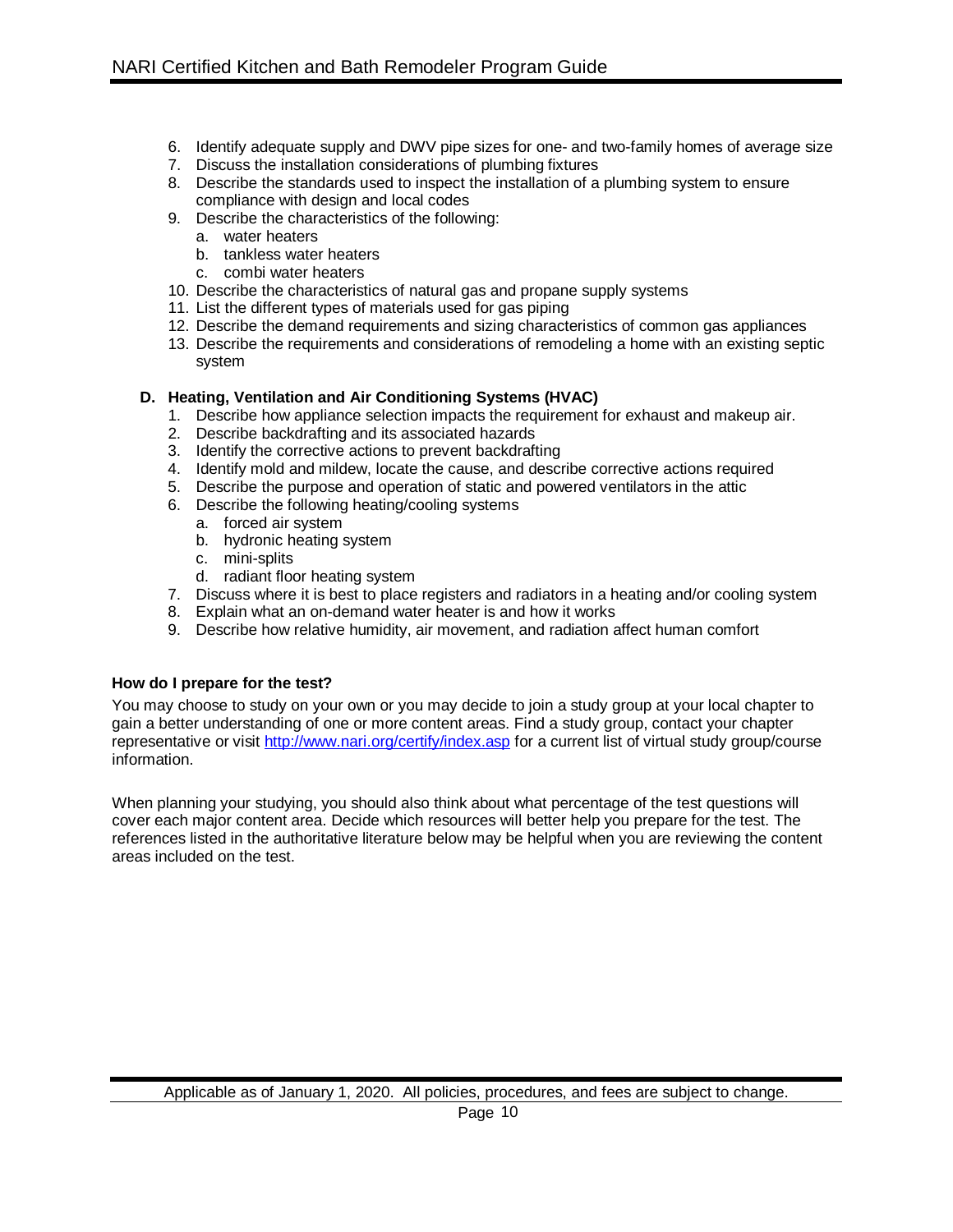# **The CKBR Authoritative Literature**

The following is the CKBR Authoritative Literature, a list of references that may be helpful to review for the test. The list is intended for use as a study aid only. The NARI Certification Board does not intend the list to imply endorsement of these specific references, nor are the test questions necessarily limited to these sources. The NARI Certification Board reviews the Authoritative Literature on a biannual basis. This list was updated in January 2012.

# **Certified Kitchen and Bath Remodeler (CKBR) References**

# **Additional Helpful Resources**

These sources provided additional information for those areas in which you may have minimal experience.

Smart Business for Contractors, by Jim Kramon, Taunton Press, Inc., Newtown, CT.

Making and Managing Money, by Linda W. Case, Remodelers Advantage, Fulton, MD

The Elements of Building, by Mark Q. Kerson, From The Ground Up Publishing, Santa Monica, CA

Current edition of the International Residential Code for One-and Two-Family Dwellings, Published by ICC.

Renovation 3rd Edition, by Michael W. Litchfield, Sterling Publishing Co. New York. 2005.

Residential Wiring to the (YEAR) NEC, by Jeff Markell, Craftsman Book Company, Carlsbad, CA. Or equivalent manual.

Professional Kitchen Design, by Murray Shaw, Craftsman Book Company, Carlsbad, CA. 1995.

Beyond the Basics: Advanced Kitchen Design, by Ellen Cheever, CKD, CBD, National Kitchen and Bath Association, Hackettstown, NJ. 1992.

Universal Kitchen and Bathroom Planning, by Mary Jo Perterson, CKD, CBD. McGraw Hill. 1998.

Residential & Light Construction Standards. 2<sup>nd</sup> Edition, by RS Means, Kingston, MA. 2002.

Plumber's Handbook, by Howard C. Massey. Craftsman Book Company, Carlsbad, CA. 1998.

The resources listed above may be found at the following sites: <http://www.taunton.com/index.asp> <https://www.craftsman-book.com/> <http://www.go2atp.com/> <http://www.bni-books.com/> <http://www.bn.com/> [http://www.amazon.com](http://www.amazon.com/)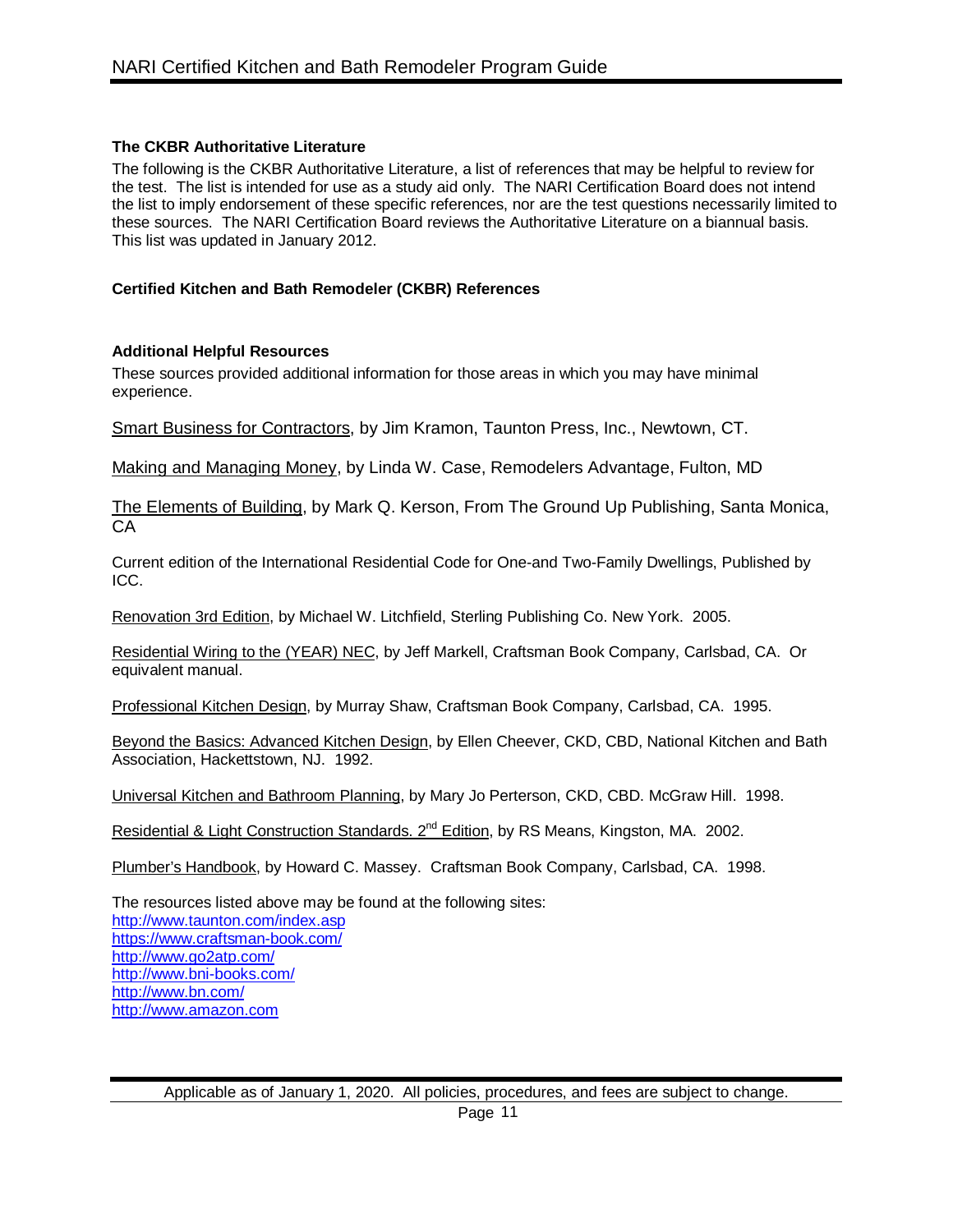# **TAKING THE TEST**

# **What are the requirements during the test?**

You should arrive at the testing site approximately thirty (30) minutes to one (1) hour prior to the test to allow sufficient time for you to check-in and locate your seat. Late arrivals cannot be admitted to the test. Be prepared to provide a photo ID to the test administrator as part of the registration process.

You may not use devices with memory capabilities. Audible beepers, cellular phones, books, or papers will not be allowed in the testing room. Note taking is prohibited during the test. Paper for conducting calculations will be provided by the test administrator and will be collected at the completion of the exam period.

Unauthorized visitors will not be allowed at the test site. Observers approved by the NARI Certification Board may, however, be present during the testing session.

Only water will be allowed in the testing room. All other materials, food, and beverages are prohibited.

Before you take the exam, you will be asked to sign the following statement:

"Due to the confidential nature of this test, I agree that I will not copy or retain test questions or transmit them in any form to any other person or organization." If you do not sign this statement, you will be dismissed from the testing center or your test results may be invalidated. The theft or attempted theft of the test or copying or disclosure of test questions is punishable by law.

# **Sample Examination Questions**

The CKBR examination is a knowledge-based, paper-and-pencil examination consisting of 200 multiplechoice questions administered in a single four-hour period. The following questions have been selected for inclusion in candidate materials as sample questions. While these sample questions are intended to give candidates a better sense of the CKBR questions, the actual examination may include these and other similar types of questions in varying proportions. The answers to these sample questions are given on the last page of this handbook.

- 1. Which of the following features are required on all showers?
	- A. Folding shower seats<br>B. Instant steam generat
	- B. Instant steam generator<br>C. Chlorine filtrating shower
	- Chlorine filtrating showerheads
	- D. Thermostatic or pressure balance-mixing valves
- 2. When installing cabinets on brick or concrete walls you should always
	- A. nail the cabinets to the wall.<br>B. seal the backs of the cabinet
	- seal the backs of the cabinets.
	- C. use hangers to install cabinets.
	- D. install furring strips to mount cabinets to.
- 3. NEC requires all new branch circuits supplying 125V 15 and 20 Amp outlets in bedrooms to be protected by a listed
	- A. GFCI outlets.
	- B. GFCI breakers.
	- C. AFCI breakers.
	- D. 25 Amp breakers.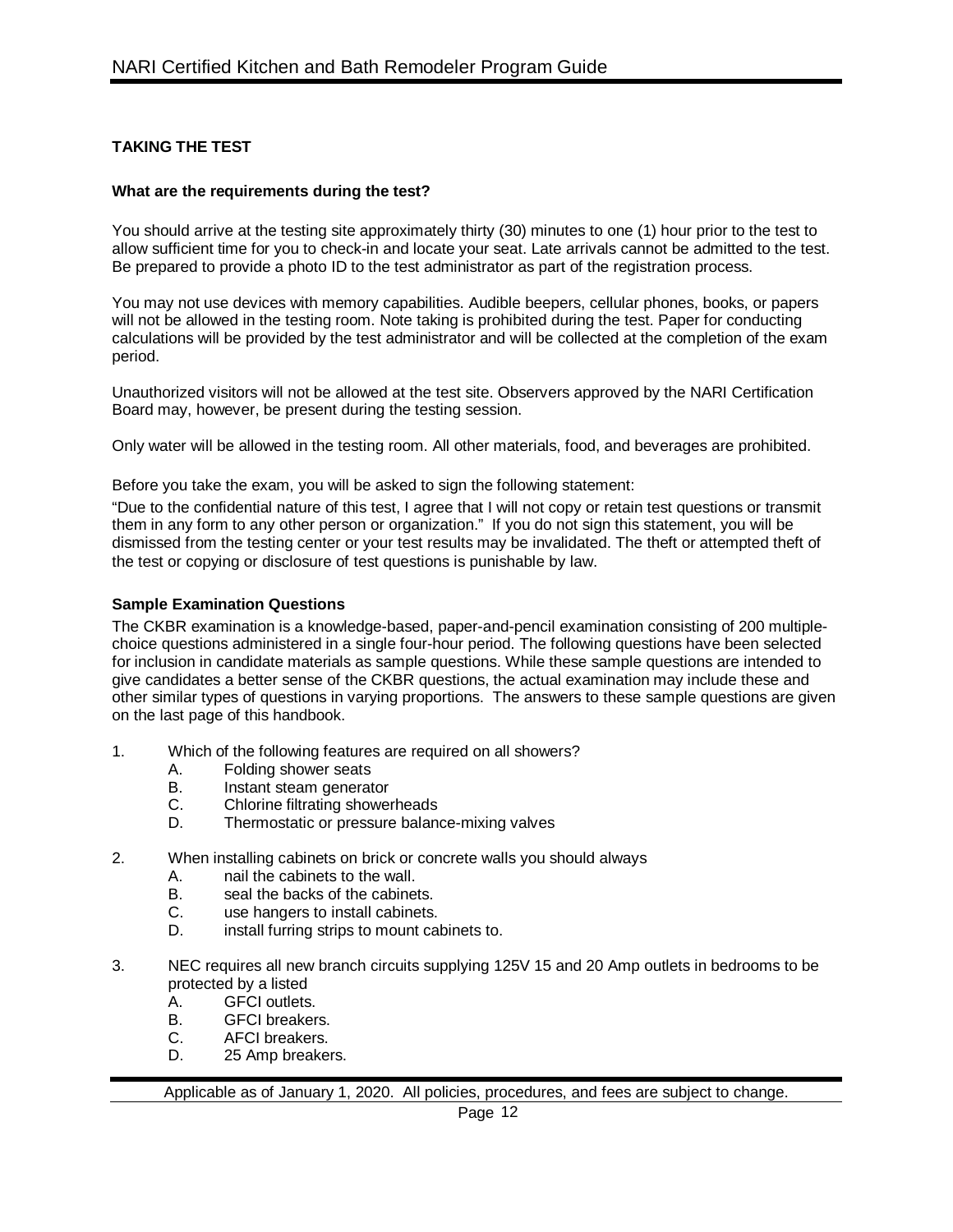- 4. Which of the following items can be used to improve accessibility and functionality of a kitchen?
	- A. Speaker phone<br>B. Toe kick lighting
	- Toe kick lighting
	- C. Pull-out TV swivel
	- D. Specialized drawers
- 5. When mounting a surface mount incandescent fixture either on the ceiling or above the door in a closet or linen storage area, how far must it be from stored items?<br>A. 6"
	- A. 6"<br>B. 8"
	- B.<br>C.
	- C. 10"<br>D. 12"
	- $12"$
- 6. When mounting a recessed, enclosed incandescent light fixture either on the ceiling or above the door in a closet or linen storage area, how far must it be from stored items?
	- A. 4"<br>B. 6"
	- B. 6"<br>C. 8"
	- $C<sub>r</sub>$
	- D. 10"
- 7. What type of lighting would you use in a walkway?
	- A. Task<br>B. Gene
	- B. General<br>C. Accent
	- Accent
	- D. Spotlight
- 8. What is the proper number and spacing of recessed cans over a kitchen sink or range?
	- A. 1 can centered on sink
	- B. 2 cans 18" apart centered on sink<br>C. 3 cans 12" apart centered on the s
	- C. 3 cans 12" apart centered on the sink<br>D. Every 12" of open space of wall cabine
	- Every 12" of open space of wall cabinetry
- 9. Which of the following is a classification of available cabinets?
	- A. Cheap<br>B. Expens
	- B. Expensive<br>C. Semi-custo
	- Semi-custom
	- D. Imported
- 10. Which of the following typically describes a counter top type?
	- A. Cork
	- B. Seamless<br>C. Solid surfa
	- C. Solid surface<br>D. Mother of pea
	- Mother of pearl
- 11. A swinging window is better than a sliding window in a harsh environment because
	- A. it costs less.<br>B. it seals tighten
	- it seals tighter.
	- C. it is available in more styles.
	- D. they achieve a higher U-value.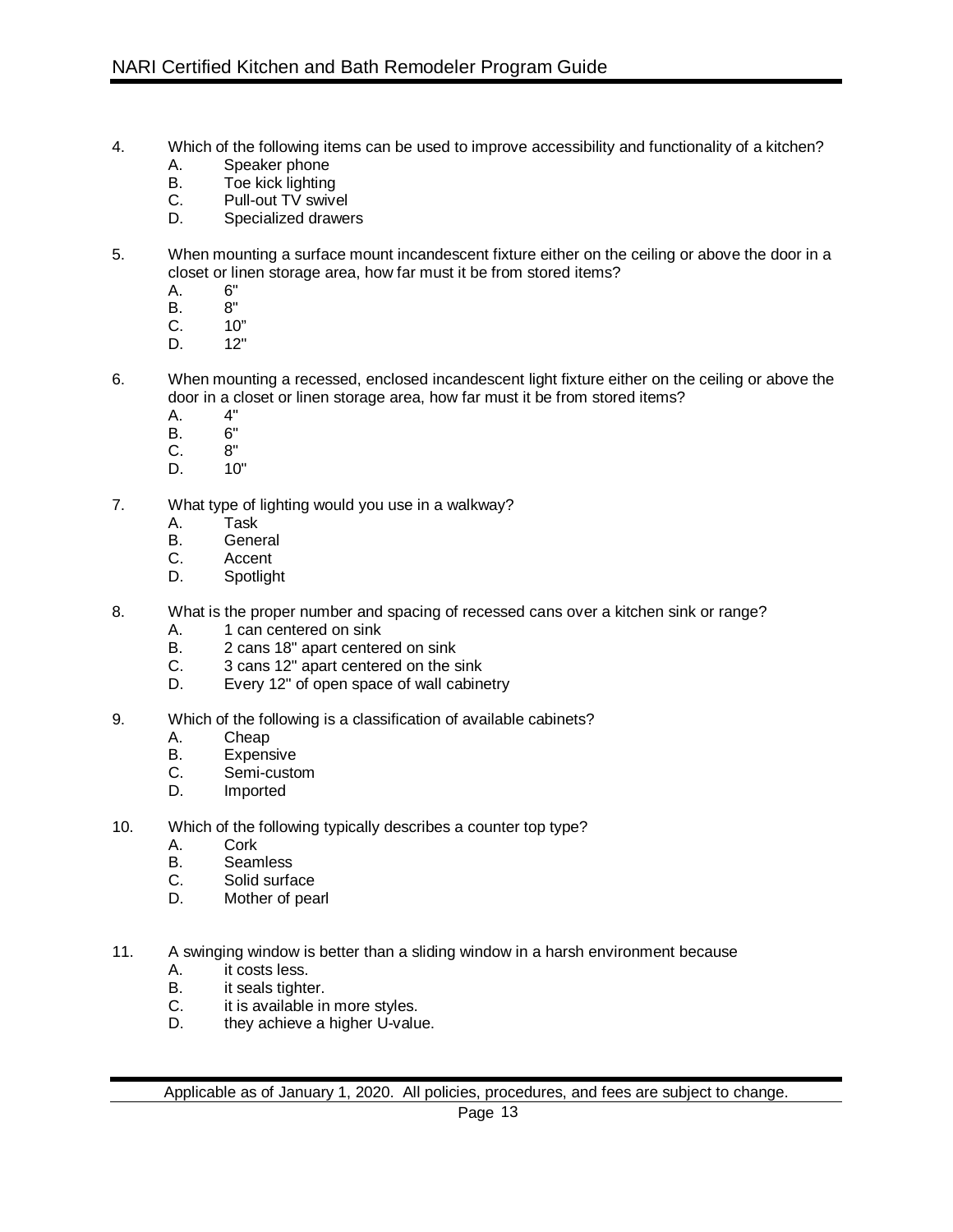- 12. Which of the following is one of the factors required to properly size the gas main and branch systems?<br>A. T
	- A. Type of gas used<br>B. Number of appliar
	- Number of appliances
	- C. Distance to each appliance<br>D. Maximum demand at each a
	- Maximum demand at each appliance
- 13. Any representations about a remodeling industry member's years of experience shall be
	- \_\_\_\_\_\_\_\_\_\_. A. based upon the actual number of years engaged in the industry by the company or owner<br>B. based upon the total number of years' experience of employees
	- B. based upon the total number of years' experience of employees<br>C. based on the number of years' experience of the oldest employe
	- based on the number of years' experience of the oldest employee
	- D. based on both A and B above
- 14. When ceramic tile countertops are specified, a good decking
	- A. is the countertops sub's responsibility
	- B. is <sup>3</sup>/<sub>4</sub>" BC or CDX plywood<br>C. is not required
	- is not required
	- D. can be  $\frac{1}{2}$ " thick
- 15. When cutting a plastic laminate countertop which of the following would best help to reduce a chipout?<br>A.
	- $A.$  Use a circular saw with a carbide finishing blade  $B.$  Run the saw as slow as possible
	- Run the saw as slow as possible
	- C. Use a blade designed for cutting metal
	- D. Use a sacrificial cutting surface

# **What information will I receive about my score?**

The test is designed to distinguish those who have the basic level of knowledge from those who do not. There is no evidence that someone who receives a very high score on the test will perform significantly better on the job than someone whose score falls exactly at the passing point. Therefore, if you pass the test, you will be informed only that you have successfully completed the credentialing process. You will NOT be notified of your actual score. Your completed exam will not be returned to you for review or comment.

If you do not achieve a passing score, you will be notified of that fact and will receive a report showing your pass/fail performance in each content area. This information is provided to assist you in deciding whether to retake the test and how to plan your study efforts for future tests.

# **When will I receive my test results?**

CKBR test results will be mailed approximately four (4) weeks after the exam. You may elect to receive notification via e-mail by completing the appropriate form at the time you take the exam. To protect the confidentiality of your test score, no results will be given over the telephone. Results will not be released to any third party without your specific written permission. Forms will be available on the day of the exam or they may be requested from certification@nari.org.

# **Request for hand scoring**

If you do not achieve a passing score on the exam, you may ask that your test be re-scored by hand to verify the reported score. Request must be in writing and must be accompanied by a payment in the amount of \$50, made payable to NARI. Request for hand scoring can be honored only up to 30 days after distribution of the results.